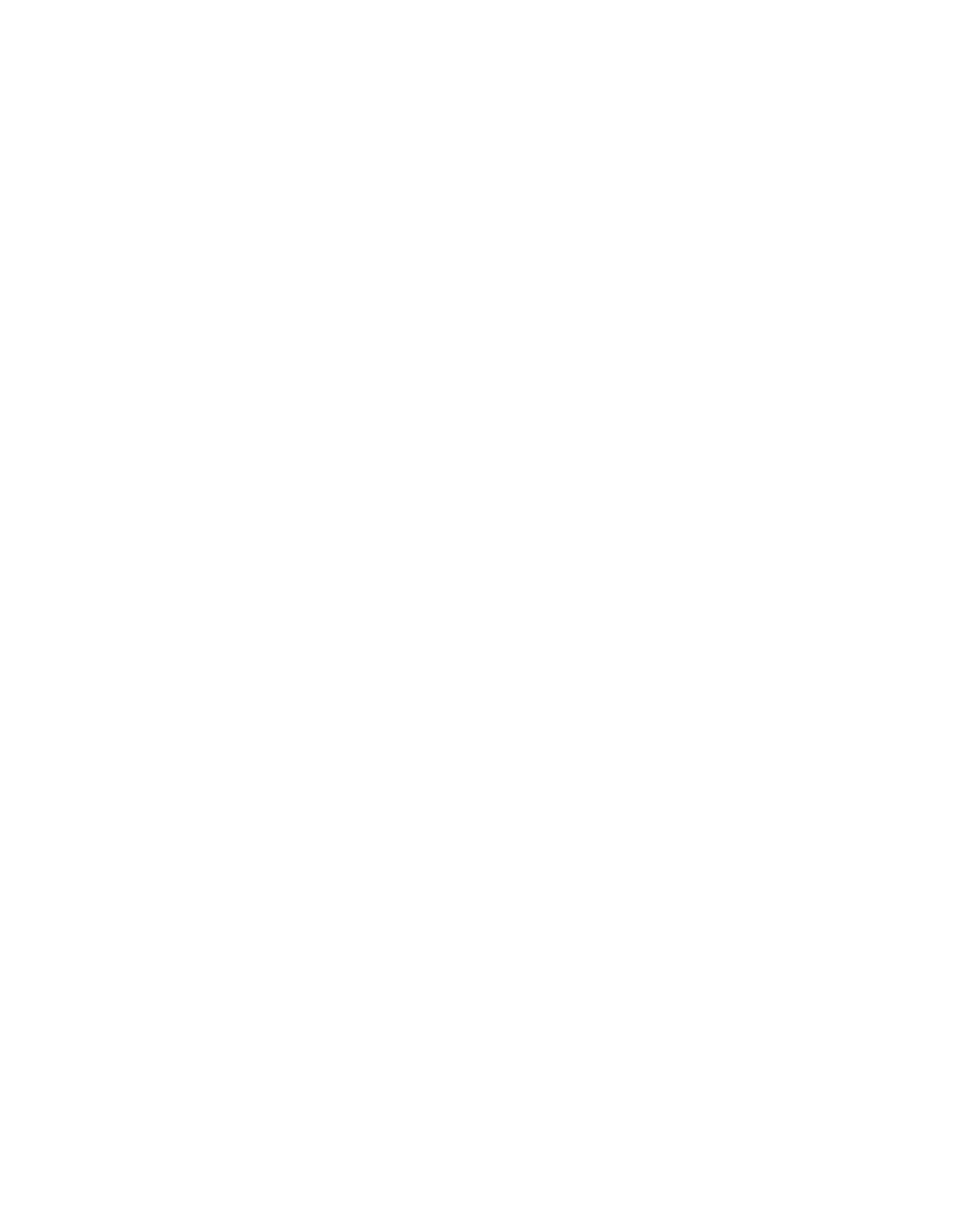#### Preface

In 1934 Alan M. Turing argued that machines could imitate thought and, in the essay "Computing Machinery and Intelligence", he proposed what is now known as the Turing test. A computer and a human are compared by a panel of judges, who address the same questions to both and review their answers. If the judges cannot make distinctions between the two answers, the machine may be considered intelligent.

The Turing test for decades has represented the best calling card for popularizing Artificial Intelligence worldwide. Nowadays, ideas, theories, techniques developed in the research area of Artificial Intelligence are widely applied for producing games, satellite navigators, human-computer interfaces, web applications, automated voice responders, etc.

For celebrating the 100th anniversary of Alan Turing's birth, the Italian Association for Artificial Intelligence (AI\*IA) organizes the workshop Popularize Artificial Intelligence (PAI), which is aimed at divulging the practical uses of Artificial Intelligence. The workshop PAI 2012 is organized in the context of the 12th AI\*IA Symposium on Artificial Intelligence.

The papers included in these proceedings present demonstrators, demos, proposals, systems exploiting AI theories and techniques, which are written in such a way to make them accessible to a broad public. In particular, they are organized in three categories of contribution: (1) industrial experiences, (2) research and academic experiences, (3) student experiences inside AI courses.

This edition of PAI received seventeen submissions, sixteen of which have been selected by the Programme Committee and are included in this volume. Each paper received at least three reviews in order to supply the authors with helpful feedback. In particular, the Programme Committee and the Workshop Organisers have selected the following papers, one for each category, as the best papers:

- Industrial experiences: "Miglioramento di algoritmi di elaborazione di immagini da scanner 3D tramite Simulated Annealing", by Marco Derboni, Evelina Lamma and Antonio Zaccaro;
- Research and academic experiences: "TrentinoMedia: Exploiting NLP and Background Knowledge to Browse a Large Multimedia News Store", by Roldano Cattoni, Francesco Corcoglioniti, Christian Girardi, Bernardo Magnini, Luciano Serafini and Roberto Zanoli;
- Student experiences inside AI courses: "DALI Logical Agents into Play", by Stefania Costantini, Niva Florio, Giovanni De Gasperis, Annalisa D'Andrea and Arianna Tocchio.

We would like to thank all authors for their contributions and the members of the Programme Committee for their excellent work during the reviewing phase. Finally, we would like to thank also the organizers of the 12th AI\*IA Symposium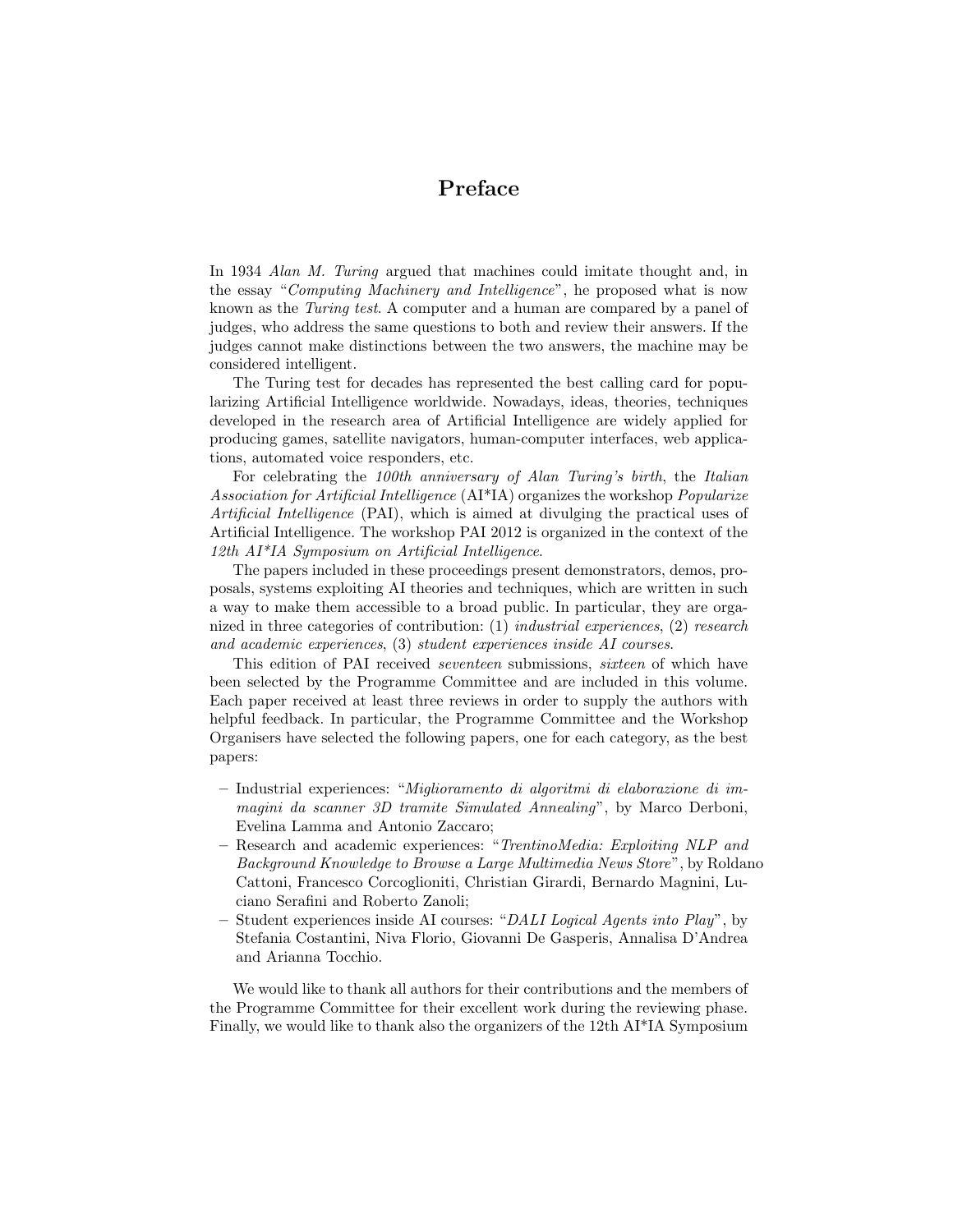on Artificial Intelligence for hosting the workshop and the Italian Association for Artificial Intelligence for providing the prizes and the grants for the authors of the best papers and students.

June 6th, 2012

Matteo Baldoni Federico Chesani Bernardo Magnini Paola Mello Marco Montali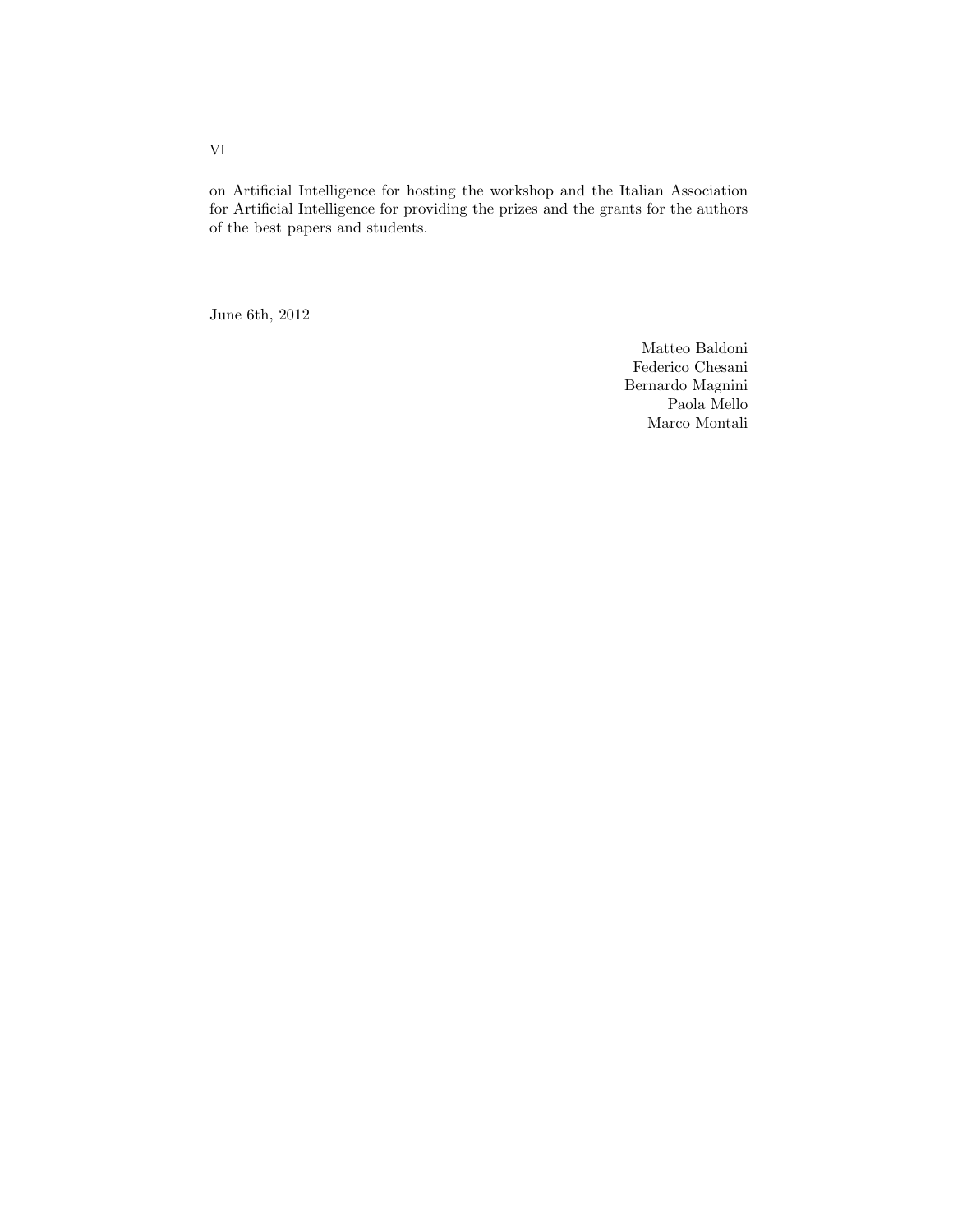## Workshop Organisers

| Matteo Baldoni   | University of Torino, Italy        |
|------------------|------------------------------------|
| Federico Chesani | University of Bologna, Italy       |
| Bernardo Magnini | Fondazione Bruno Kessler, Italy    |
| Paola Mello      | University of Bologna, Italy       |
| Marco Montali    | University of Bozen-Bolzano, Italy |

## Programme Committee

| Giuliano Armano        | University of Cagliari, Italy           |
|------------------------|-----------------------------------------|
| Roberto Basili         | University of Roma Tor Vergata, Italy   |
| Federico Bergenti      | University of Parma, Italy              |
| Luigia Carlucci Aiello | University of Rome "La Sapienza", Italy |
| Federica Cena          | University of Torino, Italy             |
| Stefania Costantini    | University of L'Aquila, Italy           |
| G. Barbara Demo        | University of Torino, Italy             |
| Nicola Di Mauro        | University of Bari, Italy               |
| Stefano Ferilli        | University of Bari, Italy               |
| Paolo Frasconi         | University of Firenze, Italy            |
| Maurizio Gabbrielli    | University of Bologna, Italy            |
| Rosella Gennari        | University of Bozen-Bolzano, Italy      |
| Marco Gori             | University of Siena, Italy              |
| Nicola Leone           | University of Cosenza, Italy            |
| Leonardo Lesmo         | University of Torino, Italy             |
| Viviana Mascardi       | University of Genova, Italy             |
| Emanuele Menegatti     | University of Padova, Italy             |
| Daniele Nardi          | University of Rome "La Sapienza", Italy |
| Andrea Omicini         | University of Bologna, Italy            |
| Roberto Pirrone        | University of Palermo, Italy            |
| Piero Poccianti        | MPS, Italy                              |
| Agostino Poggi         | University of Parma, Italy              |
| Andrea Roli            | University of Bologna, Italy            |
| Gianfranco Rossi       | University of Parma, Italy              |
| Marco Schaerf          | University of Rome "La Sapienza", Italy |
| Giovanni Semeraro      | University of Bari, Italy               |
|                        |                                         |

#### Additional Reviewers

| Baroglio, Cristina  | Leuzzi, Fabio       | Ricca, Francesco     |
|---------------------|---------------------|----------------------|
| Calimeri, Francesco | Mauro, Jacopo       | Schifanella, Claudio |
| Caputo, Annalina    | Narducci, Fedelucio |                      |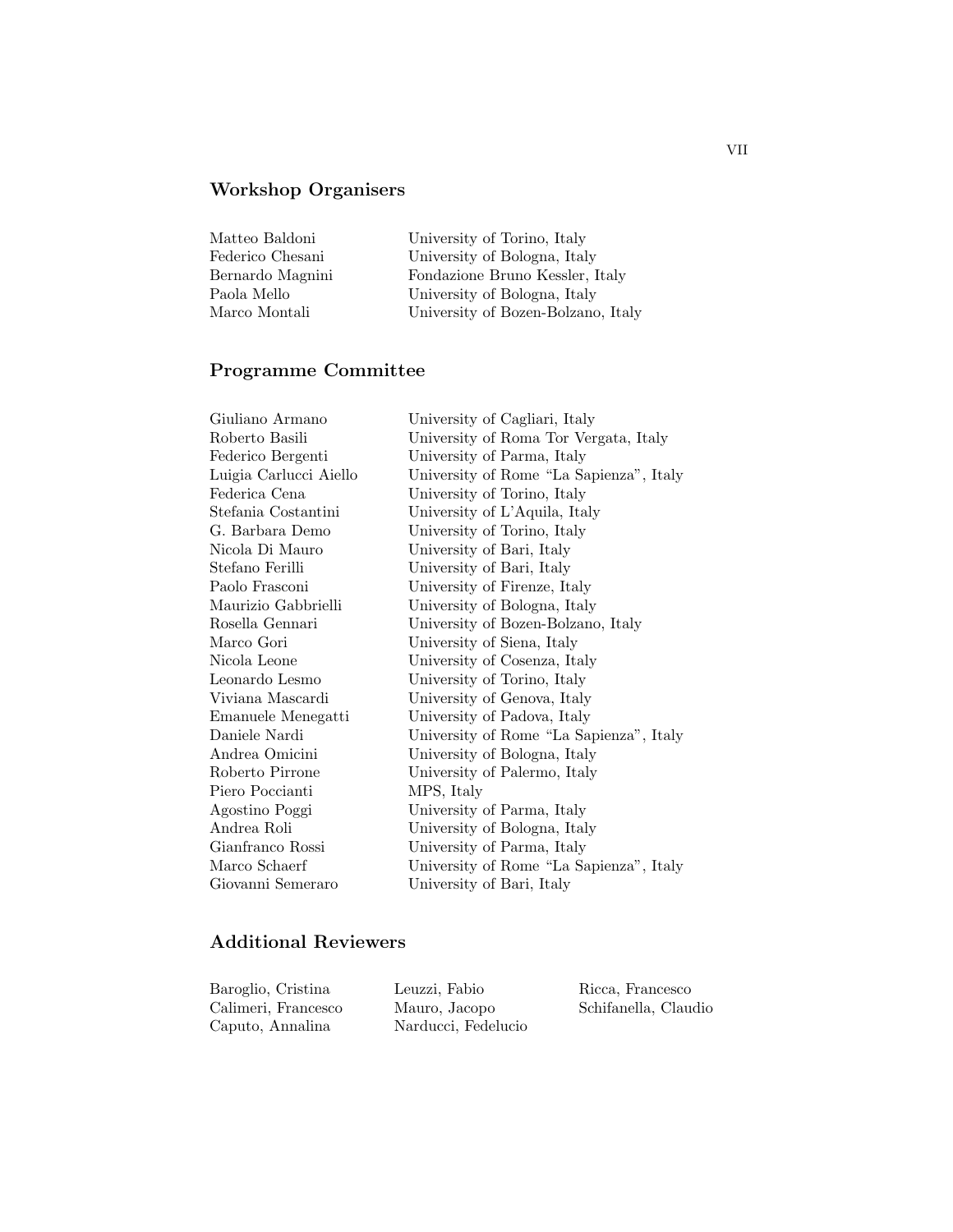#### Copyright

Copyright  $\odot$ 2012 for the individual papers by the papers' authors. Copying permitted only for private and academic purposes. This volume is published and copyrighted by its editors.

#### Sponsoring Institutions



Associazione Italiana per l'Intelligenza Artificiale

VIII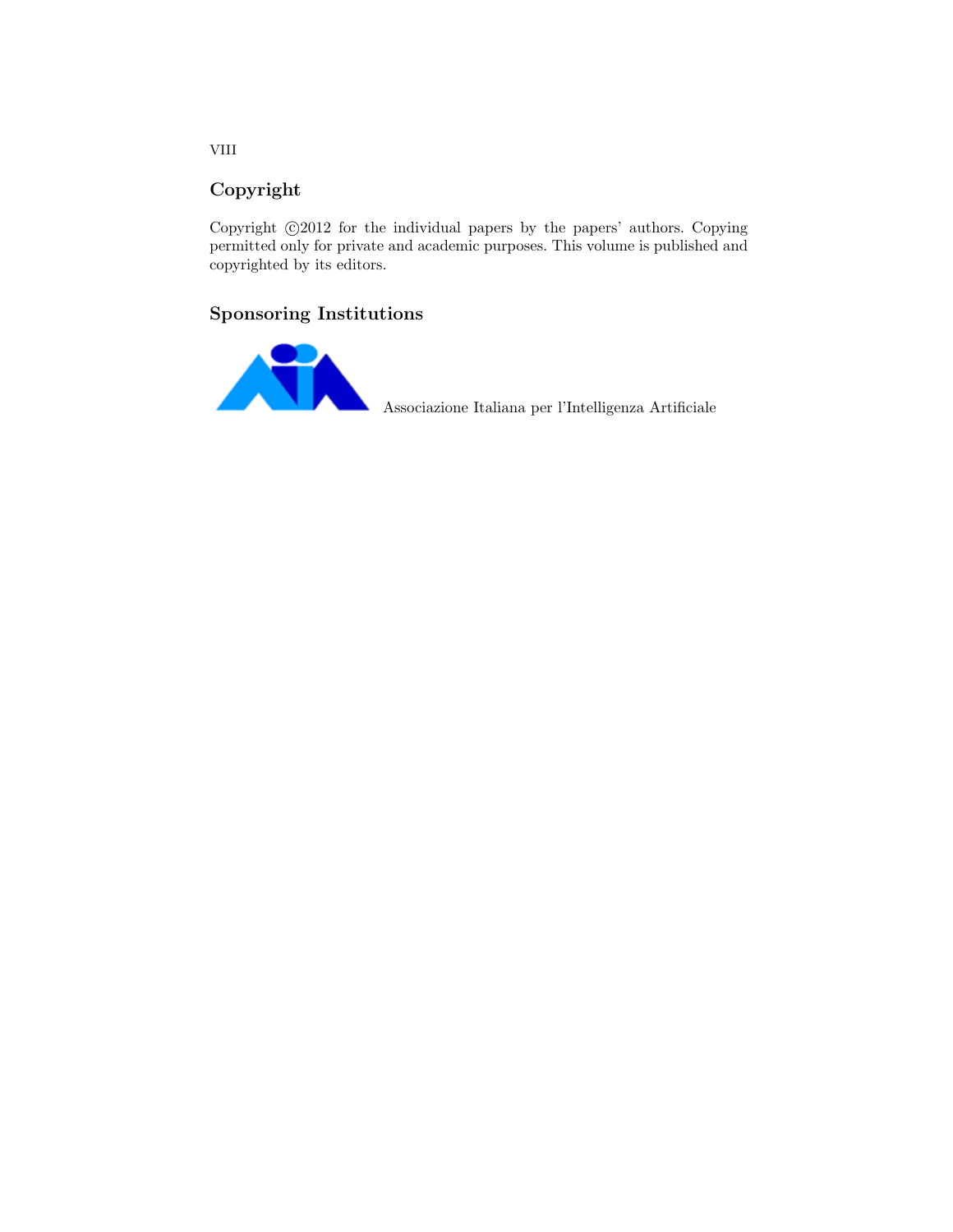# Table of Contents

# Industrial Experiences

| Un sistema di Vision Inspection basato su reti neurali<br>Ludovico Buffon, Evelina Lamma, Fabrizio Riguzzi, Davide Forment                                                             | $\mathbf{1}$ |
|----------------------------------------------------------------------------------------------------------------------------------------------------------------------------------------|--------------|
| Miglioramento di algoritmi di elaborazione di immagini da scanner 3D<br>Marco Derboni, Evelina Lamma, Antonio Zaccaro                                                                  | 7            |
| I2AM: a Semi-Automatic System for Data Interpretation in Petroleum<br>Denis Ferraretti, Giacomo Gamberoni, Evelina Lamma                                                               | 14           |
| <b>Research and Academic Experiences</b>                                                                                                                                               |              |
| TrentinoMedia: Exploiting NLP and Background Knowledge to Browse<br>Roldano Cattoni, Francesco Corcoglioniti, Christian Girardi, Bernardo<br>Magnini, Luciano Serafini, Roberto Zanoli | 21           |
| Multimodal interaction with emotional feedback<br>Francesco Cutugno, Antonio Origlia, Roberto Rinaldi                                                                                  | 27           |
| Human action recognition oriented to humanoid robots action reproduction<br>Stefano Michieletto, Emanuele Menegatti                                                                    | 35           |
| Semantics and Inference for Probabilistic Ontologie<br>Fabrizio Riguzzi, Evelina Lamma, Elena Bellodi, Riccardo Zese                                                                   | 41           |
| OTTHO: An Artificial Player for a Complex Language Game<br>Giovanni Semeraro, Pasquale Lops, Marco de Gemmis, Pierpaolo<br><b>Basile</b>                                               | 47           |
| Towards an Interactive Personal Care Sytem driven by Sensor Data<br>Stefano Bragaglia, Paola Mello, Davide Sottara                                                                     | 54           |
| <b>Student Experiences Inside AI Courses</b>                                                                                                                                           |              |
| 4D-Particle filter localization for a simulated UAV<br>Anna-Chiara Bellini                                                                                                             | 60           |
| Behind the scenes of Sudoku $-$ Application of genetic algorithms for<br>Thomas Bridi                                                                                                  | 67           |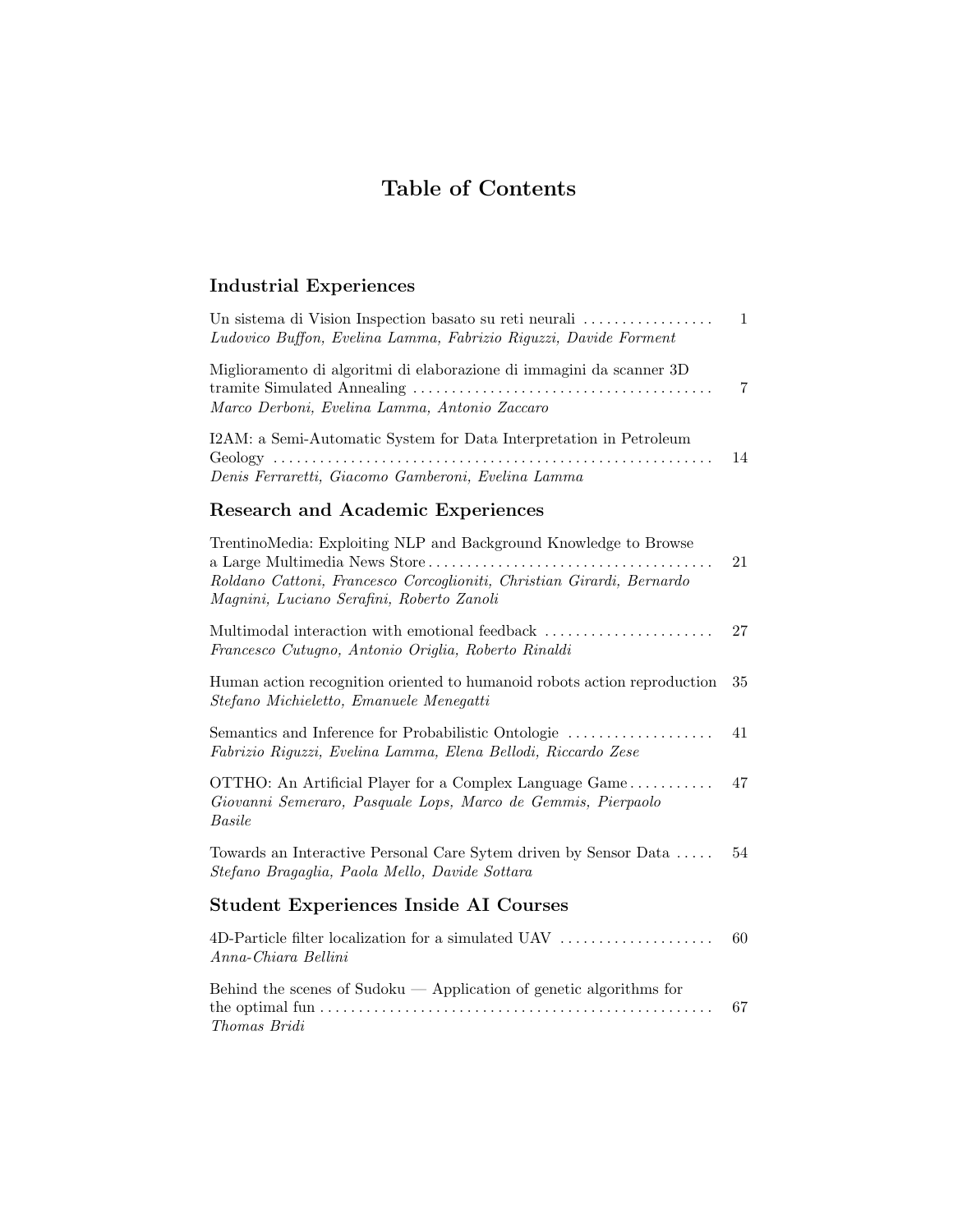| Emiliano Caponi, Irene Fabrini, Andrea Vanzou                                                     | 72 |
|---------------------------------------------------------------------------------------------------|----|
| Stefania Costantini, Niva Florio, Giovanni De Gasperis, Annalisa<br>D'Andrea, Arianna Tocchio     | 79 |
| Artificial Intelligence applied on the Risk! game<br>Luca Fuligni, Andrea Franzon, Orfeo Ciano    | 86 |
| A Neural Network for Automatic Vehicles Guidance<br>Alessandro Ghidotti Piovan                    | 92 |
| An Artificial Intelligence that plays for competitive Scrabble<br>Alberto Strade, Fulvio Di Maria | 98 |
|                                                                                                   |    |

X